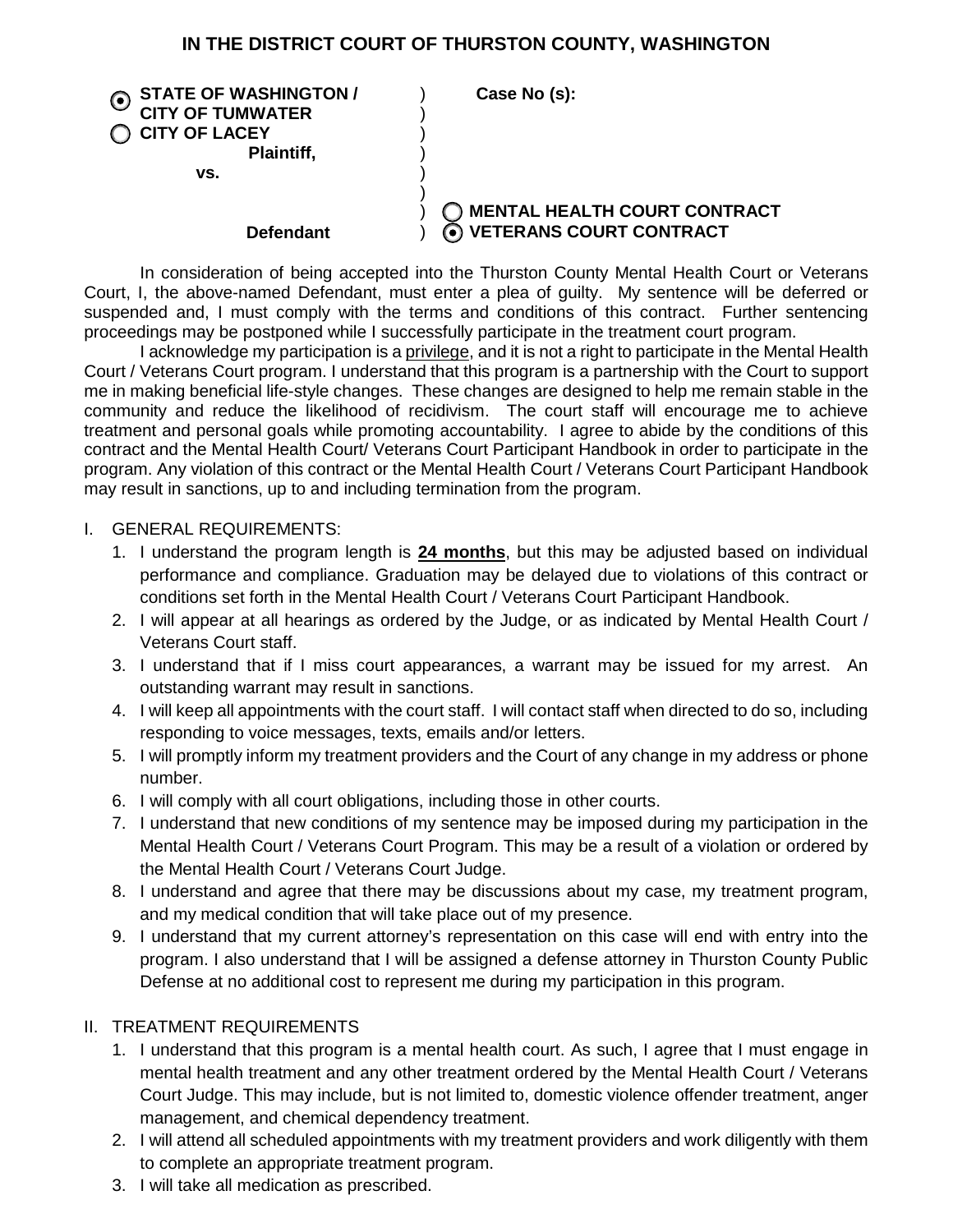- 4. I will provide a list of all prescribed medications to Mental Health Court / Veterans Court staff. If my prescriptions change, I will notify Mental Health Court / Veterans Court staff.
- 5. I will inform my Care Coordinator of any usage of emergency services, crisis services, urgent care or any other unexpected medical or mental health care within 24 hours or as soon as possible.
- 6. I will authorize my treatment providers to release any medical information regarding my treatment to my treatment providers, the Court, the Mental Health Court / Veterans Court Program Manager and/or Care Coordinator, my defense counsel, and the prosecutor. I understand that the information used or disclosed pursuant to this authorization may be subject to re-disclosure and may no longer be protected by law.
- 7. I waive confidentiality of my medical records, including any test results, and I authorize my treatment providers to discuss my progress with the Court, my defense counsel, and the prosecutor in my case.

# III. LAW-ABIDING BEHAVIOR / SOBRIETY

- 1. I will obey all criminal laws; I *must* report any new arrests, law enforcement contacts, and criminal proceedings to my treatment provider and to my Care Coordinator *within 24 hours*.
- 2. I will follow all rules of my residence and inform my treatment providers and Mental Health Court/ Veterans Court staff of any difficulties in doing so.
- 3. I will maintain sobriety from intoxicating and illicit substances.
- 4. I will not consume, possess or buy alcohol, non-prescribed drugs or any other intoxicating substance, even if the substance is legal. This includes, but is not limited to:
	- a. Any product that contains alcohol or is created using a fermentation process.
	- b. Any illicit drug, unless the substance is a medication for which I have a current active prescription.
	- c. Any marijuana/cannabis product, even if I have a medical authorization.
	- d. Any and all "designer drugs" that can be purchased legally, over the counter without a physician's prescription
	- e. Any and all "smoking mixtures" (other than products specifically designated to contain only tobacco). Menthol and flavored tobacco are acceptable. Electronic and "vapor" cigarettes are also acceptable.
	- f. Any and all products sold or marketed under false pretenses with the warning "Not for Human Consumption."
- 5. If I suffer from a chemical dependency diagnosis and am prescribed addictive and/or narcotic medication, I will obtain from court staff and have signed and return a "At Risk Prescription Acknowledgement Form" from my prescriber advising they are aware I am in recovery, and that the medication is medically appropriate in consideration of all of my health needs.
- 6. I will not enter a bar, tavern, casino or any other building that has a primary focus on alcohol or other intoxicating substance, including marijuana dispensaries. Any exceptions for employment or special events must be approved in advance by the court.
- 7. In order to monitor my sobriety, I agree to submit to urinalysis (UA) testing, both randomly and at the discretion of the Mental Health Court / Veterans Court staff.
- 8. I will perform four (4) hours of community service per month in exchange for no-cost UA testing. If I am unable to, or choose not to perform community service, I will make alternative arrangements with Mental Health Court/ Veterans Court staff.